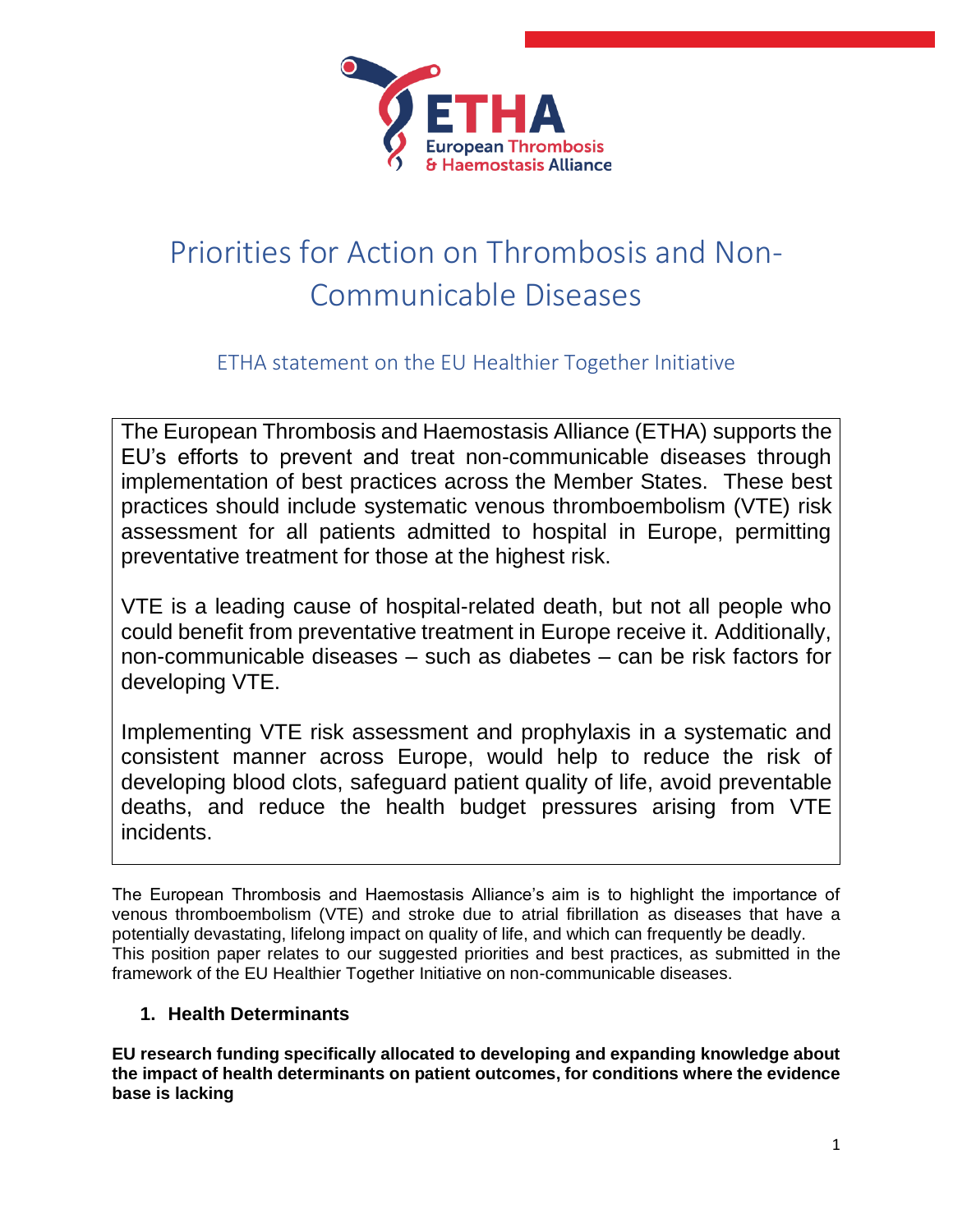

We do not have specific reported data for VTE – venous thromboembolism, an umbrella term for deep vein thrombosis (DVT) and pulmonary embolism (PE) – as a cause of death and disability, as the Global Burden of Diseases, Injuries, and Risk Factors (GBD) Study does not report on VTE. What evidence we do have suggests that, across Europe, there are approximately 544,000 VTE-related deaths every year<sup>1</sup>. Data on secondary VTE prevention is particularly limited and more research is required to understand how health determinants affect long-term thrombosis prevention.

## **Collect data across Europe on incidence, death rate and long-term burden of venous thromboembolism (VTE)**

In order to create a Europe-wide basis for further research and health care actions, it is vital that the EU Member States collect consistent, interoperable data on the incidence, death rate, and long-term burden of VTE. This will establish a solid, common understanding on the impact VTE has in Europe – including its differential impact on people from socioeconomically disadvantaged backgrounds. Additionally, such data is essential for implementing best practice and assessing effectiveness of prevention measures across the EU.

# **Identify people at high risk of VTE**

VTE affects people from all walks of life. However, certain factors and situations, including common health determinants, can increase the risk of developing blood clots. Accordingly, identifying people at high risk of VTE – whether at the primary care level, or upon admission to hospital – can allow for early preventative advice and treatment where necessary. Where there is a lack of compliance with best practice guidelines on VTE risk assessment, research in New South Wales<sup>2</sup> has indicated that the incidence of hospital-associated VTE and timing of diagnosis can vary substantially between hospitals. Without shared European efforts on VTE risk assessment, there is a danger that some European citizens may be less likely to receive effective preventative measures for blood clots than others.

#### **Raise awareness in the medical community about the importance of identifying and preventing VTE**

Although VTE guidelines exist, research<sup>3</sup> has shown that VTE risk assessments and appropriate prophylaxis measures are not always enacted, and that healthcare professionals have concerns about the clarity of such guidelines. Providing easy to use information at hand for risk situations

<sup>1</sup> Cohen AT, Agnelli G, Anderson FA et al. "Venous thromboembolism (VTE) in Europe. The number of VTE events and associated morbidity and mortality." J Thromb Haemost, 2007;98:756–764

<sup>&</sup>lt;sup>2</sup> Stubbs J, Assareh H, Curnow J, Hitos K, Achat H. Variation in the incidence and timing of diagnosis of hospitalassociated venous thromboembolism using linked administrative data. Intern Med J. 2018;48(9):1137-1141. doi:10.1111/imj.14019

<sup>3</sup> Abboud J, Rahman A, Shaikh N, Dempster M, Adair P. Physicians' perceptions and preferences for implementing venous thromboembolism (VTE) clinical practice guidelines: a qualitative study using the Theoretical Domains Framework (TDF). Archives of Public Health. 2022;80(1). doi:10.1186/s13690-022-00820-7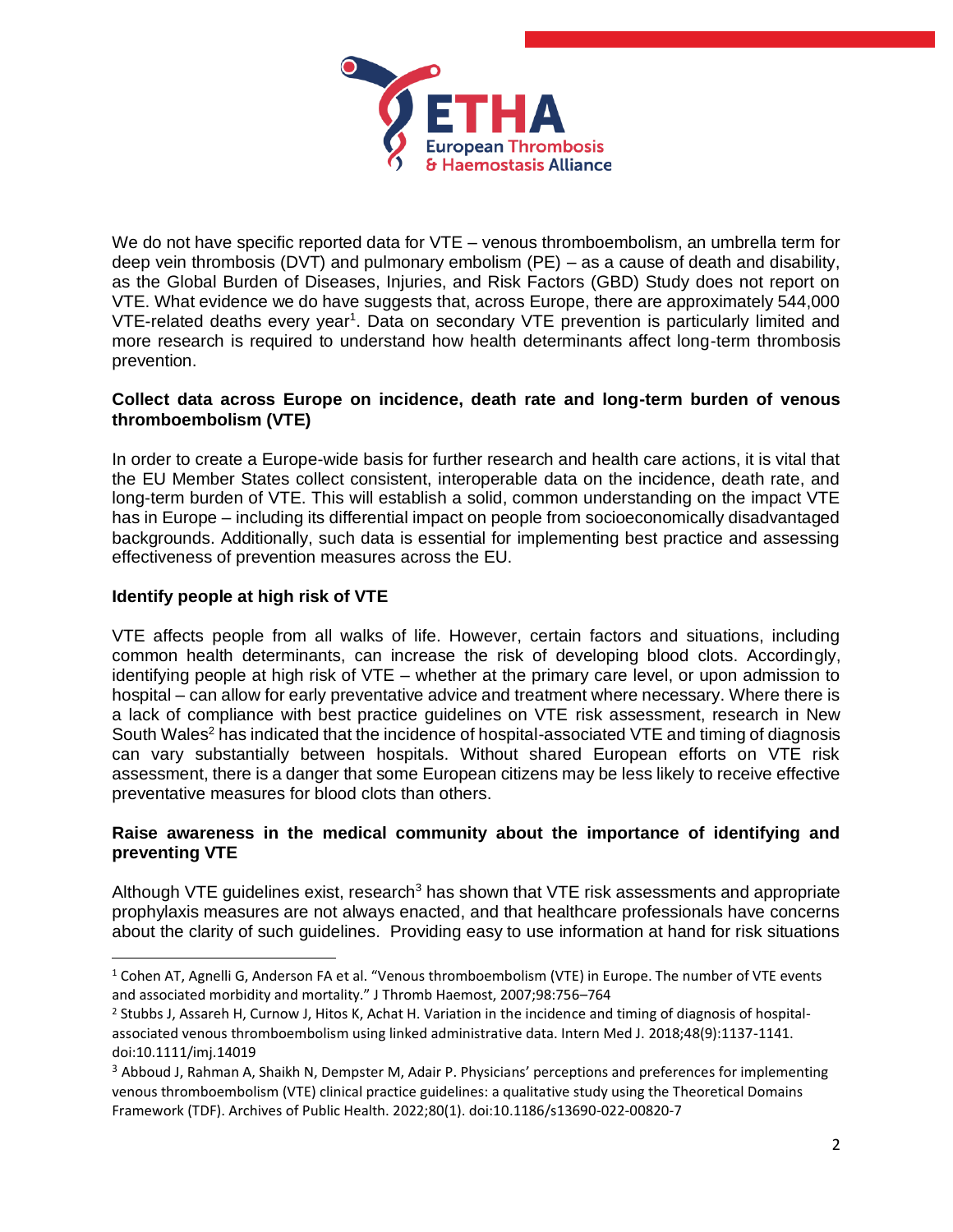

and preventive strategies could go some way to alleviating these concerns, as well as concerns about whether to prescribe prophylaxis where bleeding risk is high.

#### **Raise awareness of VTE among the general population**

The population should be enabled to recognise symptoms indicative of VTE, because blood clots can affect anyone at any time. Current public knowledge of thrombosis is low<sup>4</sup> – much lower than that of other conditions such as heart attack, stroke, hypertension, breast cancer, prostate cancer, and AIDS.  $81\%$ <sup>5</sup> of people would not know what a pulmonary embolism (PE) felt like if they experienced one, and around one-third of people with undiagnosed, untreated PE do not survive. When it is diagnosed and treated quickly, the number of deaths drops dramatically. As such, awareness-raising about the signs and symptoms of VTE is a life-saving measure.

#### **Improve non-communicable disease prevention strategies, in turn improving VTE prevention**

EU Member States should take a holistic approach to preventive measures, encompassing lifestyle change, non-pharmaceutical therapies and medication. A cohort study showed that, among cancer patients readmitted to hospital within 90 days for VTE, higher number of comorbidities was a factor associated with readmission.<sup>6</sup> Additionally, higher scores on the Charlson Comorbidity Index<sup>7</sup> – a measure of severity and prognosis in patients with comorbid conditions – are associated with an increased risk of VTE. As such, improvements in overall prevention of non-communicable disease may also be associated with improvements in prevention of VTE.

#### **Develop specific European guidelines for prevention and treatment of VTE**

Currently, European health care professionals use guidelines developed by American clinical societies to help them manage deep vein thrombosis  $(DVT)^8$ , which is closely connected with pulmonary embolism (PE). In fact, PE arises from DVT. Due to differing epidemiological situations

<sup>4</sup> Wendelboe A, McCumber M, Hylek E, Buller H, Weitz J, Raskob G. Global public awareness of venous thromboembolism. Journal of Thrombosis and Haemostasis. 2015;13(8):1365-1371. doi:10.1111/jth.13031

<sup>5</sup> Open Your Eyes to Pulmonary Embolism (PE), World Thrombosis Day.

https://www.worldthrombosisday.org/issue/vte/pe/

<sup>6</sup> Mallick S, Aiken T, Varley P et al. Readmissions From Venous Thromboembolism After Complex Cancer Surgery. JAMA Surg. 2022;157(4):312. doi:10.1001/jamasurg.2021.7126

<sup>7</sup> Kalayci A, Gibson C, Hernandez A et al. Inverse relationship between body mass index and risk of venous thromboembolism among medically ill hospitalized patients: Observations from the APEX trial. Thromb Res. 2022;211:63-69. doi:10.1016/j.thromres.2022.01.016

<sup>8</sup> Schünemann H, Cushman M, Burnett A et al. American Society of Hematology 2018 guidelines for management of venous thromboembolism: prophylaxis for hospitalized and nonhospitalized medical patients. Blood Adv. 2018;2(22):3198-3225. doi:10.1182/bloodadvances.2018022954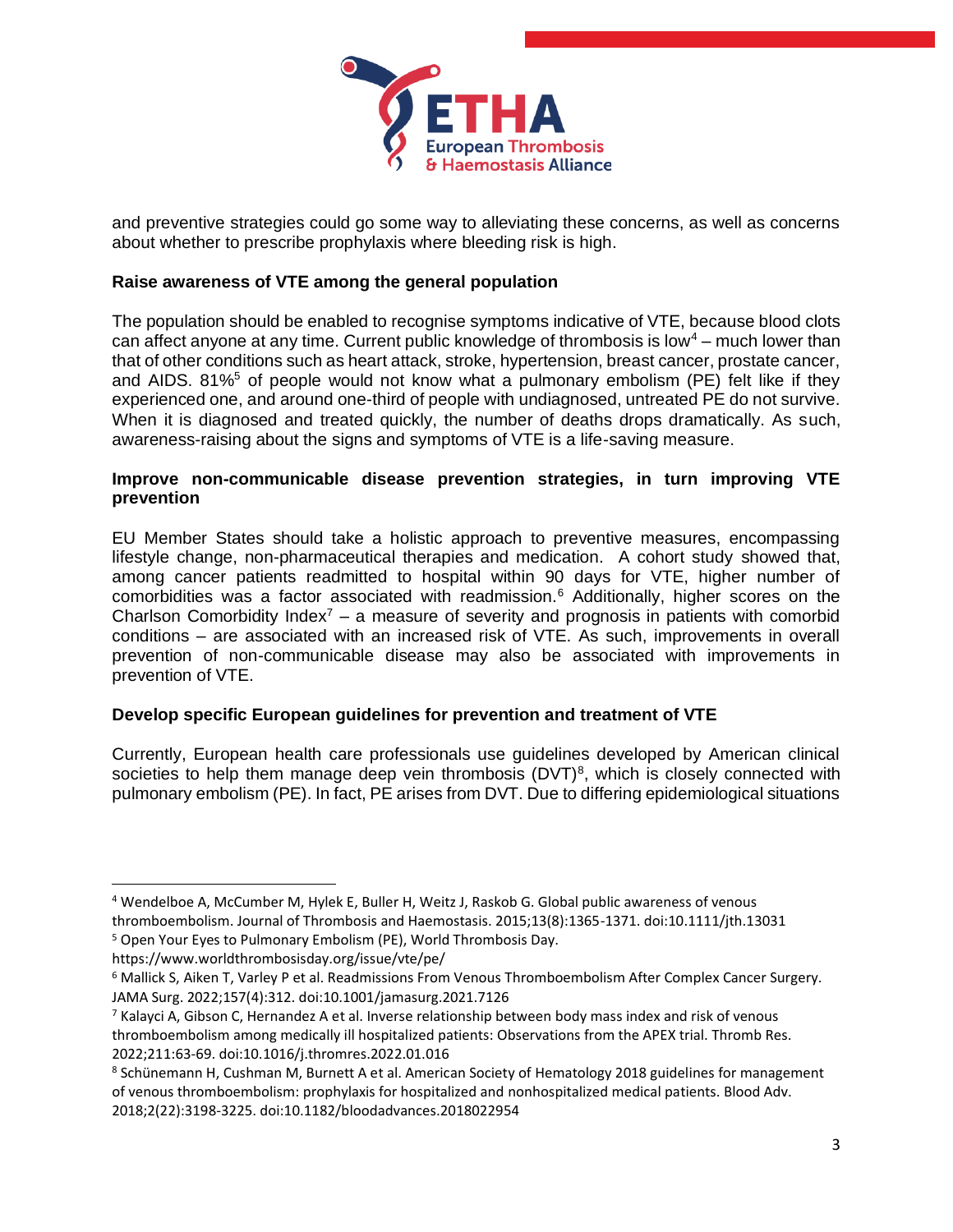

in Europe, specific European guidelines $9$  should be developed and implemented in a uniform manner across the European Union so that patient outcomes are not dependent on their Member State of residence.

## **Role of academia, industry, scientific societies & healthcare professionals: Conducting research**

Clinicians and researchers, such as those we represent, are well-aware of the gaps in the existing literature and well-placed to help close those knowledge gaps through research studies, potentially in cooperation with their colleagues from research societies in other Member States.

#### **Role of healthcare systems: Developing data collection standards to support better information collection**

The level of detailed information collected on patient backgrounds and outcomes has a direct effect on the ability of researchers to draw links between health determinants and likelihood of thrombosis or responsiveness to treatment. In many cases better information can only be obtained when standards for data collection are changed.

# **2. Cardiovascular diseases**

## **Awareness of venous thromboembolism as a neglected cardiovascular disorder**

Thrombosis is the most common underlying pathology of the three major cardiovascular disorders: ischemic heart disease, stroke, and venous thromboembolism (VTE), and VTE is the third leading cardiovascular diagnosis after heart attack and stroke.<sup>10</sup> When accounting for indirect costs such as disability and productive life years lost, it has been estimated<sup>11</sup> that the total costs of VTE are as high as €13.2 billion each year.

Despite the severity and prevalence of VTE, public awareness remains low. A 2014 survey<sup>12</sup> showed that, while 88% of respondents were aware of heart attacks and 90% of high blood pressure, only 68% were aware of thrombosis and only 45% knew it was preventable. As such, there is much more work to be done on awareness-raising and prevention of thrombosis in the EU.

## **Prevention of venous thromboembolism**

<sup>9</sup> Konstantinides S, Meyer G, Becattini C et al. 2019 ESC Guidelines for the diagnosis and management of acute pulmonary embolism developed in collaboration with the European Respiratory Society (ERS). Eur Heart J. 2019;41(4):543-603. doi:10.1093/eurheartj/ehz405

<sup>&</sup>lt;sup>10</sup> ISTH Steering Committee for World Thrombosis Day. Thrombosis: a major contributor to the global disease burden. J Thromb Haemost 2014; 12: 1580–90.

<sup>11</sup> European Union-28: An annualised cost-of-illness model for venous thromboembolism. J Thromb Haemost, 2016 Apr;115(4):800-8.

<sup>&</sup>lt;sup>12</sup> Wendelboe A, McCumber M, Hylek E, Buller H, Weitz J, Raskob G. Global public awareness of venous thromboembolism. Journal of Thrombosis and Haemostasis. 2015;13(8):1365-1371. doi:10.1111/jth.13031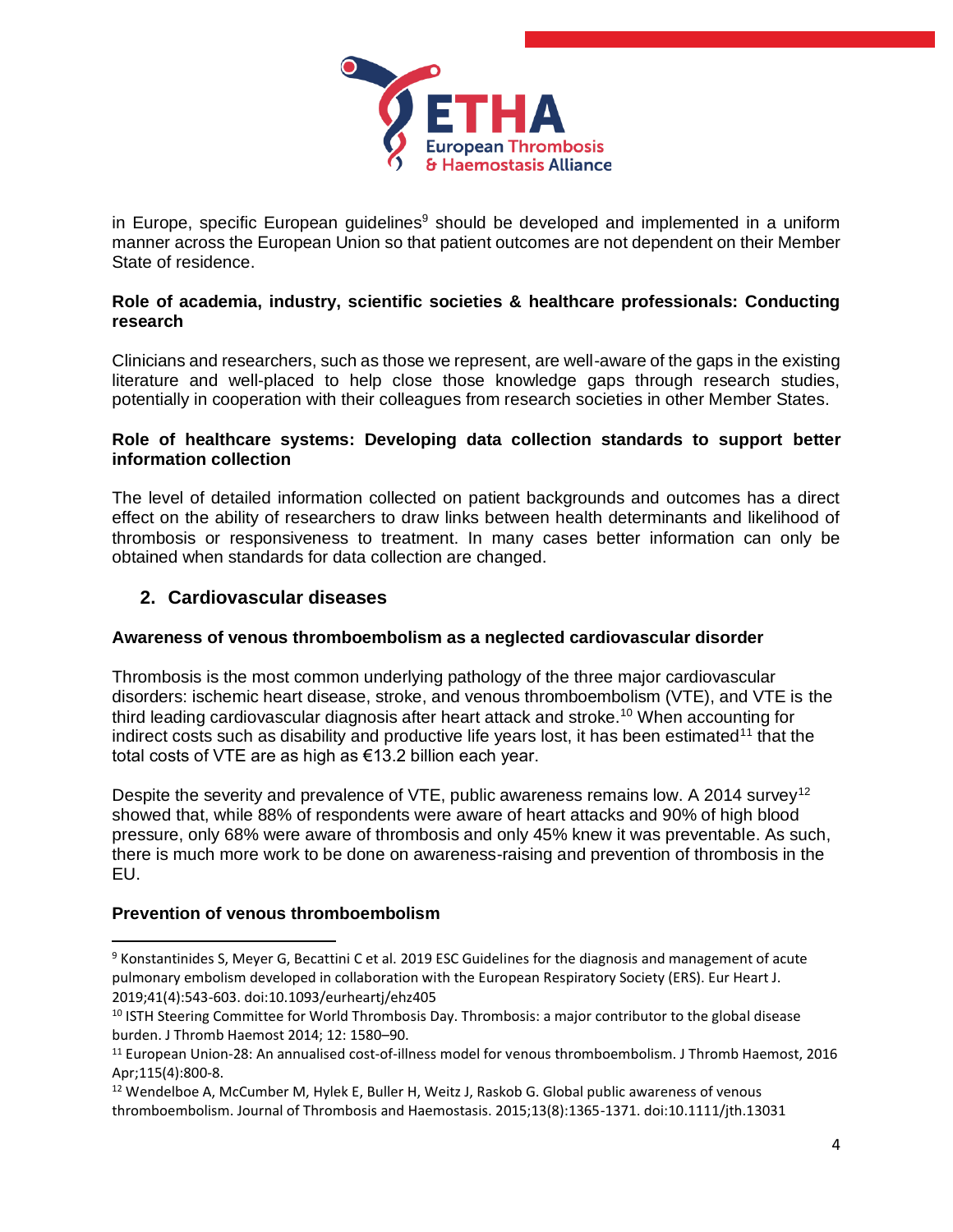

Research suggests that many VTE cases are preventable, and that evidence-based prevention strategies can stop the development of clots in 'at-risk' individuals. Healthcare professionals should conduct VTE risk assessments to determine who is at risk – using tools or questionnaires to collect information about patients' ages, medical histories, medications and specific lifestyle factors $^{13}$ .

People identified as being at risk of developing blood clots in the legs or lungs should then be given appropriate preventative measures, which can involve anti-clotting medicines and mechanical devices. Hospital patients may also be instructed to move around or do exercises as soon and as often as possible. Up to 60% of VTE cases occur during or after hospitalisation, making it a leading preventable cause of hospital death $14$ .

# **Inclusion of VTE in patient safety action plans**

Despite the World Health Organisation (WHO) Global Patient Safety Action Plan's<sup>15</sup> recommendation that healthcare facilities should implement clinical risk management activities to address venous thromboembolism, many health systems are yet to adopt systematic VTE risk assessment protocols that can have a significant impact on improving patient safety.

Governments should therefore include hospital-associated VTE in their patient safety improvement programmes, clinical risk management activities, risk assessment tools, and clinical guidance. VTE prevention should also be considered a priority in all Member State activities to promote patient safety.

# **EU plan for VTE/coordination of national plans on VTE**

Access to VTE risk assessment and prophylaxis, as well as medical outcomes, varies by country and region<sup>16</sup>. A variety of factors could explain<sup>17</sup> these disparities, including national guidelines, VTE awareness, health care standards, VTE prevalence differences, and

 $17$  Forgo G, Micieli E, Ageno W et al. An update on the global use of risk assessment models and

<sup>&</sup>lt;sup>13</sup> Open Your Eyes to Thrombosis, World Thrombosis Day.

https://www.worldthrombosisday.org/issue/thrombosis/

<sup>&</sup>lt;sup>14</sup> Open Your Eyes to Venous Thromboembolism (VTE), World Thrombosis Day.

https://www.worldthrombosisday.org/issue/vte/

<sup>15</sup> Global patient safety action plan 2021–2030: towards eliminating avoidable harm in health care. Geneva: World Health Organization; 2021. Licence: CC BY-NC-SA 3.0 IGO.

<sup>&</sup>lt;sup>16</sup> Global Solutions to Minimize the Impact of Social Determinants of Health in the Management of Extended Anticoagulation? - Stefano Barco, MD, PhD, FESC

https://www.mededonthego.com/Video/program/834/module/6382

thromboprophylaxis in hospitalized patients with medical illnesses from the World Thrombosis Day steering committee: Systematic review and meta‐analysis. Journal of Thrombosis and Haemostasis. 2021;20(2):409-421. doi:10.1111/jth.15607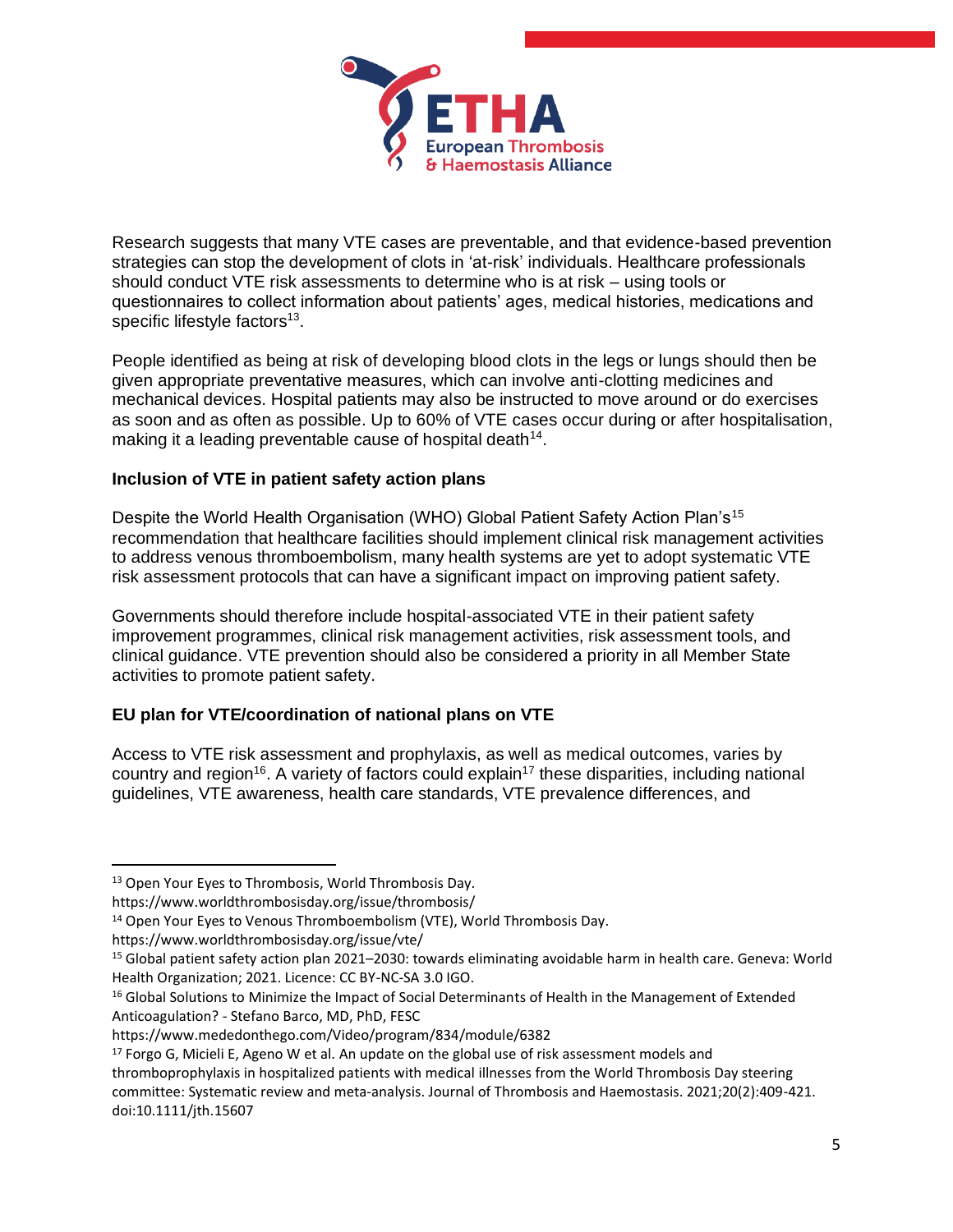

reimbursement systems. Data from 123 countries<sup>18</sup> show that reported PE-related death figures varied substantially between regions and states – likely due to different ways of reporting deaths and diagnosing PE. As such, EU Member States should develop plans to monitor and report VTE-related disability and death in a consistent manner.

Additionally, PE-related mortality is likely to increase as a result of COVID-19 due to its potential blood clot-related complications. As such, it is important for Member States to have plans in place to address the risk of a reverse in the decline of PE-related mortality rates in the European Region. Although VTE risk assessment<sup>19</sup> is often used or mandated in European countries, very few (Belgium, North Macedonia, United Kingdom) have national guidelines in place recommending the use of VTE risk assessment.

## **Raising awareness of atrial fibrillation and the necessity of screening for it**

Atrial fibrillation (AFib) is a common type of irregular heartbeat, which can cause slowed blood flow and therefore the formation of a blood clot. AFib-caused blood clots (arterial thromboembolism) develop in the arteries and can break free and travel to the brain – potentially resulting in a stroke.<sup>20</sup> Diabetes is one of the risk factors of AFib, but only 20% of the respondents to a global survey<sup>21</sup> were aware that this is the case. Additionally, only  $36\frac{22}{2}$  of the respondents to a global survey knew that AFib could lead to stroke.

AFib can be present without signs or symptoms $23$ , and so proactive screening is required to detect and treat it. As such, it is important that people living with diabetes know that they can and should ask their healthcare professional to have their pulse checked for an irregular heartbeat in order to reduce their risk of stroke.

Effective policies, best practices, promising approaches or innovative actions

## **Preventative anticoagulation measures in hospitals & Systematic VTE risk assessment**

<sup>18</sup> Barco S, Valerio L, Gallo A et al. Global reporting of pulmonary embolism–related deaths in the World Health Organization mortality database: Vital registration data from 123 countries. Res Pract Thromb Haemost. 2021;5(5). doi:10.1002/rth2.12520

<sup>&</sup>lt;sup>19</sup> Wendelboe A, Langenfeld H, Ageno W et al. Current practices of standardized risk assessment for venous thromboembolism: Results from a global survey from the World Thrombosis Day steering committee. Journal of Thrombosis and Haemostasis. 2021;20(2):532-535. doi:10.1111/jth.15608

<sup>20</sup> Open Your Eyes to Atrial Fibrillation, World Thrombosis Day. https://www.worldthrombosisday.org/issue/AFib/ <sup>21</sup> Wendelboe AM, Raskob GE, Angchaisuksiri P, Blanco AN, Büller H, Ddungu H, Dvorak JD, Hunt BJ, Hylek EM, Kakkar A, Konstantinides SV, McCumber M, McLintock C, Urano T, Weitz JI. Global public awareness about atrial fibrillation. Res Pract Thromb Haemost. 2017 Oct 25;2(1):49-57. doi: 10.1002/rth2.12051. PMID: 30046706; PMCID: PMC6055485.

 $22$  Ibid.

<sup>&</sup>lt;sup>23</sup> Patient Education Handouts - Atrial Fibrillation, Centers for Disease Control and Prevention. https://www.cdc.gov/heartdisease/atrial\_fibrillation.htm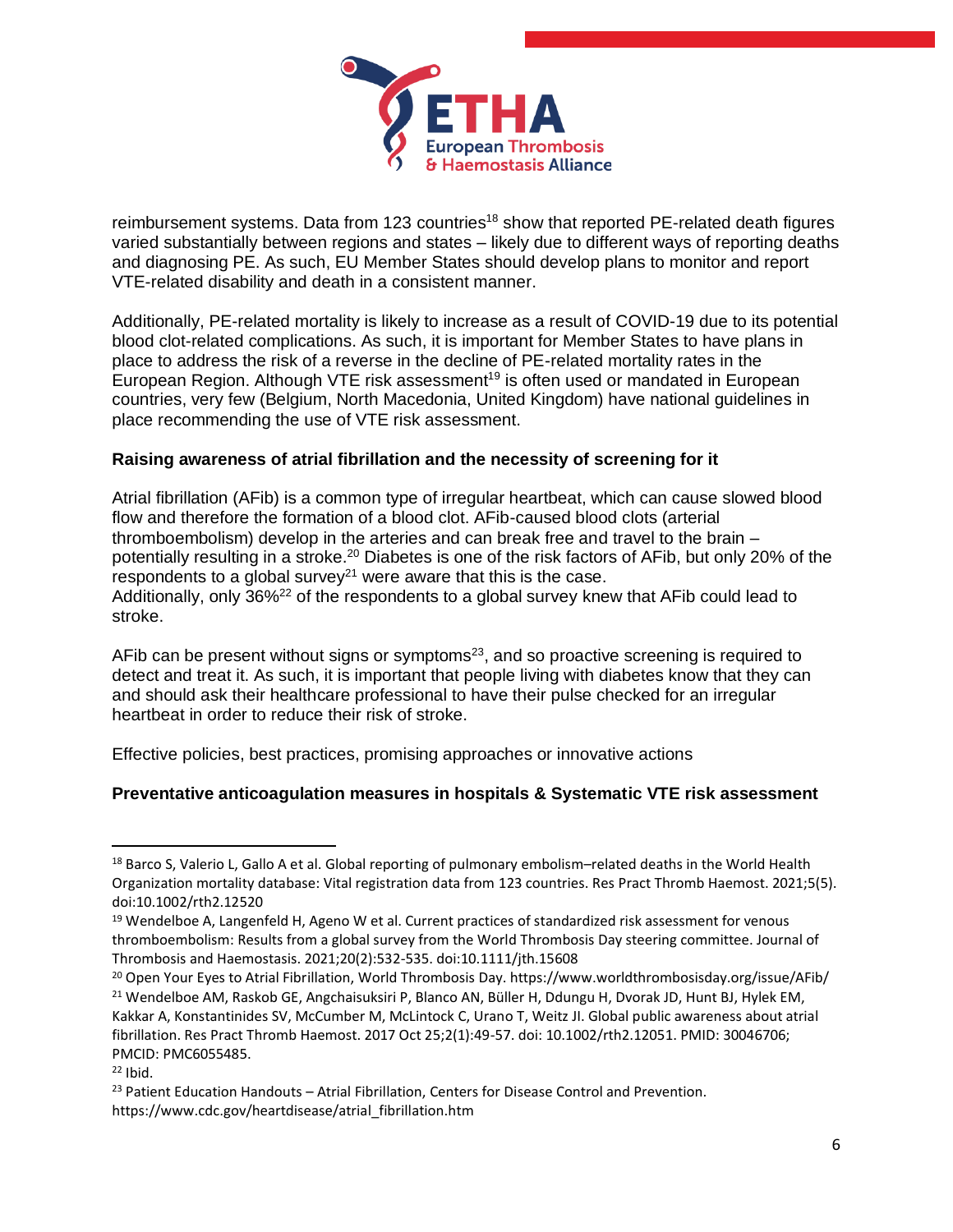

Up to 60%<sup>24</sup> of all VTE cases happen during or within 90 days of hospitalisation, making it a leading preventable cause of hospital-related deaths<sup>25</sup>. However, only 66.8%<sup>26</sup> of medically ill patients with an indication for thromboprophylaxis receive adequate thromboprophylaxis in Europe.

In the UK, risk assessment for VTE has been included as a National Quality Requirement<sup>27</sup> – requiring acute providers to carry out VTE risk assessments<sup>28</sup> for at least 95% of inpatients each month. This target has been exceeded since 2013/14 Q1, and deaths from VTE within 90 days of discharge per 100,000 adult hospital admissions have fallen from 72 in 2007/08 to 60 in  $2019/20^{29}$ . A retrospective database study showed a reduction of 9% in deaths due to VTE as a result of these mandated risk assessments<sup>30</sup>.

Additionally, UK National Institute for Health and Care Excellence quidance<sup>31</sup> requires discussion about VTE prevention and prophylaxis with all patients admitted to hospital who are at increased risk of VTE. This could also help reduce costs to Member State healthcare systems, as the overall annual cost of VTE<sup>32</sup> is estimated to be between 1.5 and 2.2 billion EUR for the EU-27 and the UK.

In view of its success, we recommend $33$  mandated VTE risk assessment for all hospital patients in Europe. We would therefore propose that Member State authorities replicate the NHS England risk assessment tool in all hospitals throughout each Member State.

<sup>&</sup>lt;sup>24</sup> Jha AK, Larizgoitia I, Audera-Lopez C, Prasopa-Plaisier N, Waters H, Bates DW. The global burden of unsafe medical care: analytic modeling of observational studies. BMJ Qual Saf 2013; 22;809-15. Retrieved from: http://qualitysafety.bmj.com/content/22/10/809.full.pdf+html

<sup>&</sup>lt;sup>25</sup> Open Your Eyes to Hospital-Associated VTE, World Thrombosis Day

https://www.worldthrombosisday.org/issue/hospital-associated-vte/

 $26$  Forgo G, Micieli E, Ageno W et al. An update on the global use of risk assessment models and thromboprophylaxis in hospitalized patients with medical illnesses from the World Thrombosis Day steering committee: Systematic review and meta‐analysis. Journal of Thrombosis and Haemostasis. 2021;20(2):409-421. doi:10.1111/jth.15607

<sup>27</sup> Venous thromboembolism. The Nuffield Trust. https://www.nuffieldtrust.org.uk/resource/venousthromboembolism#background.

<sup>&</sup>lt;sup>28</sup> Department of Health VTE risk assessment tool, National Institute for Health and Care Excellence (NICE), UK https://www.nice.org.uk/guidance/ng89/resources/department-of-health-vte-risk-assessment-tool-pdf-4787149213

 $29$  Ibid.

<sup>&</sup>lt;sup>30</sup> Catterick D, Hunt BJ. Impact of the national venous thromboembolism risk assessment tool in secondary care in England: retrospective population-based database study. Blood Coagul Fibrinolysis. 2014 Sep;25(6):571-6. doi: 10.1097/MBC.0000000000000100. PMID: 24686103; PMCID: PMC4162339.

<sup>&</sup>lt;sup>31</sup> Venous thromboembolism in over 16s: reducing the risk of hospital-acquired deep vein thrombosis or pulmonary embolism: NICE guideline [NG89] https://www.nice.org.uk/guidance/ng89

<sup>32</sup> Barco S, Woersching A, Spyropoulos A, Piovella F, Mahan C. European Union-28: An annualised cost-of-illness model for venous thromboembolism. Thromb Haemost. 2016;115(04):800-808. doi:10.1160/th15-08-0670 <sup>33</sup> ISTH Response to the Web-based consultation of the WHO Independent High-Level Commission on NCDs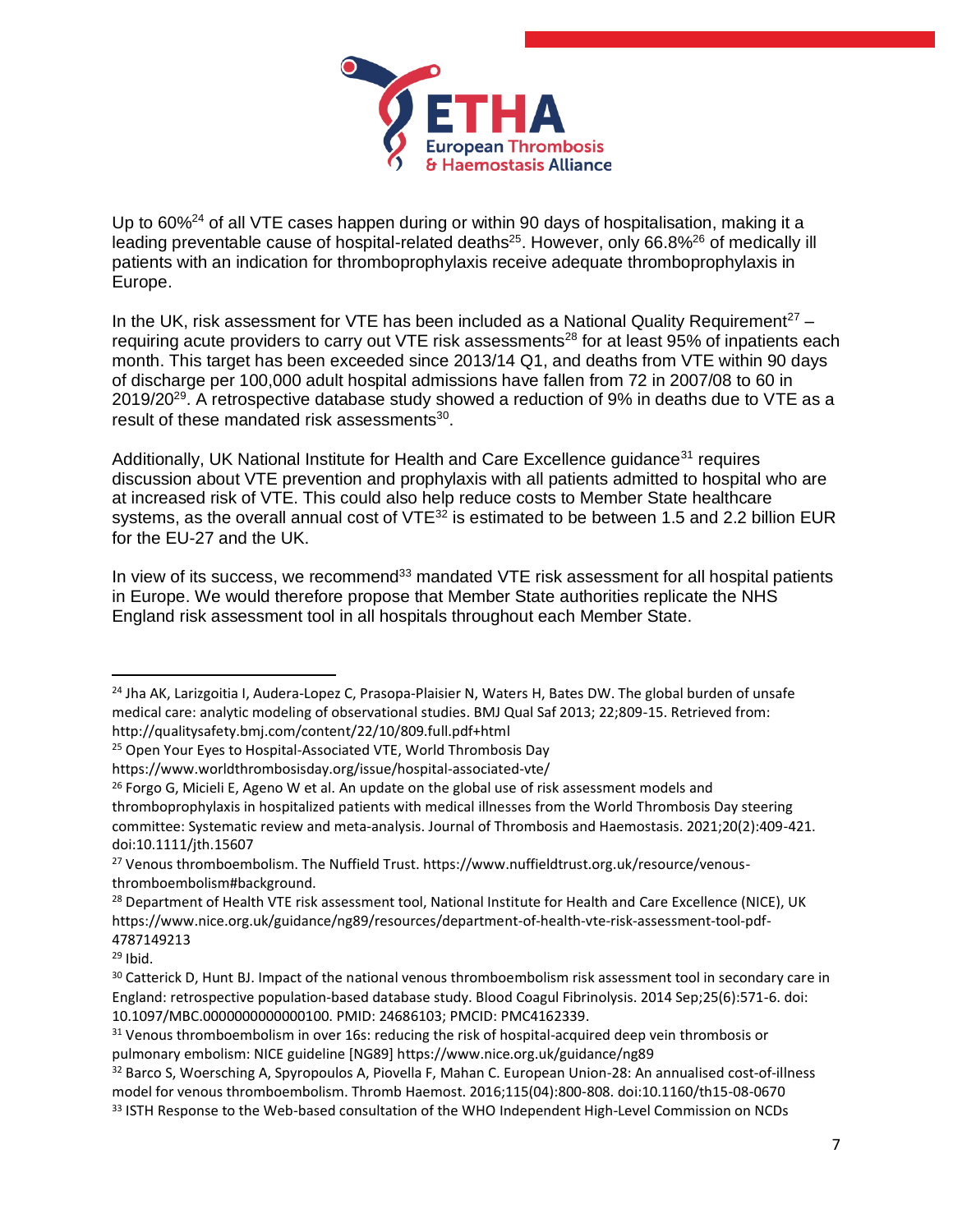

## **Digital tools for treatment decision making**

Patients with VTE and their doctors make shared decisions about whether to discontinue anticoagulation measures for VTE after three months, and patient education is vital to assist them in decision making. A Dutch study<sup>34</sup> showed that, alongside the hospital-specific standard of care, an app providing patients with daily videos on VTE and anticoagulation can increase patient satisfaction with information provision and reduce uncertainty in treatment decision making. As such, apps could have an important role in assisting patients to make informed decisions, together with healthcare professionals, regarding their treatment process for VTE and other NCDs.

## **Strengthen research on anticoagulation in patients with AFib**

Easy to use, effective and safe anticoagulation - and thus prevention of stroke - is the most important treatment goal in AFib. There are several groups that cannot be treated with anticoagulation medication despite a very high risk of stroke – e.g., those with end stage renal disease<sup>35</sup>. In addition, every medication that is currently used for stroke prevention comes with an increased risk of bleeding. As such, it is imperative to strengthen research with the goal of developing treatments for AFib patients that adequately address the risks<sup>36</sup> of both stroke and bleeding.

#### **Role of healthcare professionals, patient organisations: Awareness raising around VTE**

Healthcare professionals and patient organisations have a vital role in ensuring people are aware of the signs and symptoms of thrombosis – and that they have the right<sup>37</sup> to ask their healthcare providers to assess their risk of VTE. This is particularly vital upon admission to hospital.

#### **Role of patient organisations: Promoting information among their members about the need for assessment, diagnosis and treatment of AFib**

[https://web.archive.org/web/20220120202504/https://www.who.int/ncds/governance/high-level](https://web.archive.org/web/20220120202504/https:/www.who.int/ncds/governance/high-level-commission/International-Society-for-Thrombosis-and-Haemostasis.pdf)[commission/International-Society-for-Thrombosis-and-Haemostasis.pdf](https://web.archive.org/web/20220120202504/https:/www.who.int/ncds/governance/high-level-commission/International-Society-for-Thrombosis-and-Haemostasis.pdf)

<sup>34</sup> de Winter MA, Timmers T, Hovens MMC, Iglesias Del Sol A, Mairuhu ATA, Kaasjager HAH, Nijkeuter M. Effect of an interactive, educational app about venous thromboembolism and anticoagulation on patient satisfaction: A randomized controlled trial. Thromb Res. 2022 Jan;209:86-93. doi: 10.1016/j.thromres.2021.11.028. Epub 2021 Dec 7. PMID: 34896916.

<sup>35</sup> Königsbrügge O, Ay C. Atrial fibrillation in patients with end-stage renal disease on hemodialysis: Magnitude of the problem and new approach to oral anticoagulation. Res Pract Thromb Haemost. 2019;3(4):578-588. Published 2019 Aug 18. doi:10.1002/rth2.12250

<sup>&</sup>lt;sup>36</sup> Lip G, Keshishian A, Li X et al. Effectiveness and Safety of Oral Anticoagulants Among Nonvalvular Atrial Fibrillation Patients. Stroke. 2018;49(12):2933-2944. doi:10.1161/strokeaha.118.020232

<sup>37</sup> Patients' Bill of Rights, European Thrombosis and Haemostasis Alliance https://etha.eu/wpcontent/uploads/2018/03/Patients-Bill-of-Rights.pdf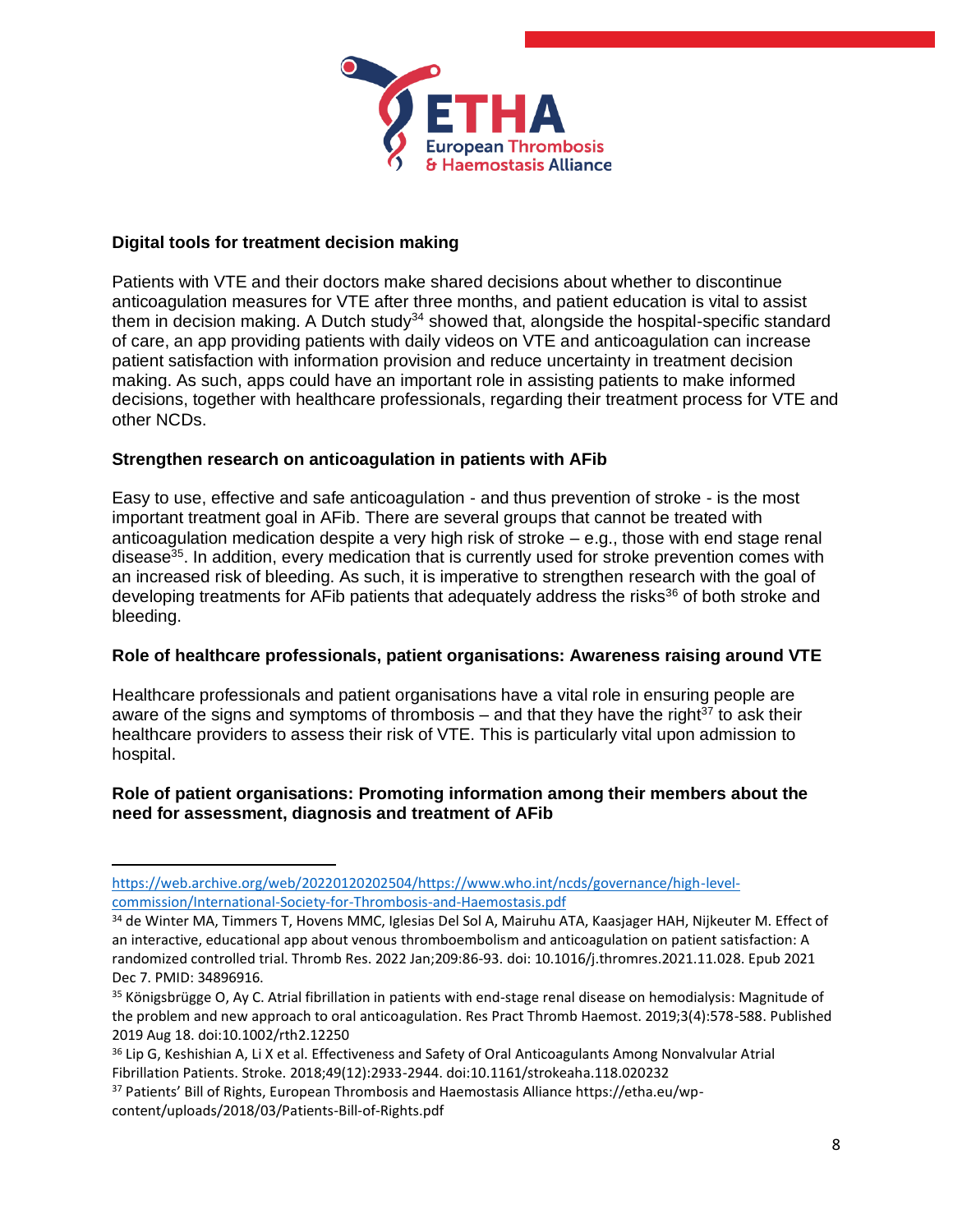

Early identification and management are essential, given the tendency of AFib to present without signs or symptoms<sup>38</sup>. Patients, particularly those with risk factors for AFib, should ask their doctors to check their pulse for an irregular heartbeat, and patient organisations have a role to play in spreading this potentially lifesaving information within their communities.

## **Healthcare professionals: Proactive efforts to systematically evaluate patients for AFib risk and start treatment where necessary**

Healthcare professionals should take the initiative to evaluate their patients for AFib risk. The rate of stroke in AFib is dependent on the presence of comorbid conditions and the use of antithrombotic therapy, and so it is important to ensure people with AFib are diagnosed and treated to reduce their risk of stroke.

# **3. Diabetes**

# **Raising awareness among people living with diabetes that it is a risk factor for VTE**

Metabolic syndrome (a combination of diabetes, high blood pressure, and obesity $^{39}$ ) is a frequent risk factor for both first incidence of  $VTE^{40}$  and its reoccurrence<sup>41 42</sup>. As such, people with diabetes should be informed about their increased risk of developing VTE, what its signs and symptoms<sup>43</sup> are, and that they have the right<sup>44</sup> to ask their healthcare professionals to conduct a VTE risk assessment.

## **Evaluation for AFib as part of diabetes management**

Many people who have AFib don't know they have it and don't have any symptoms. Global public awareness of AFib is low - 48%<sup>45</sup> - and so people are unlikely to present specifically to seek treatment for it. However, a cardiac exam or electrocardiogram as part of diabetes follow-

https://www.worldthrombosisday.org/issue/vte/

<sup>38</sup> Open Your Eyes to Atrial Fibrillation, World Thrombosis Day. https://www.worldthrombosisday.org/issue/AFib/

<sup>&</sup>lt;sup>39</sup> Metabolic syndrome. National Health Service (UK). https://www.nhs.uk/conditions/metabolic-syndrome/.

<sup>&</sup>lt;sup>40</sup> Ageno W, Dentali F, Grandi A. New evidence on the potential role of the metabolic syndrome as a risk factor for venous thromboembolism. Journal of Thrombosis and Haemostasis. 2009;7(5):736-738. doi:10.1111/j.1538- 7836.2009.03327.x

<sup>41</sup> Ay C, Tengler T, Vormittag R et al. Venous thromboembolism a manifestation of the metabolic syndrome. Haematologica. 2007;92(3):374-380. doi:10.3324/haematol.10828

<sup>&</sup>lt;sup>42</sup> Stewart L, Kline J. Metabolic syndrome increases risk of venous thromboembolism recurrence after acute deep vein thrombosis. Blood Adv. 2020;4(1):127-135. doi:10.1182/bloodadvances.2019000561

<sup>43</sup> Open Your Eyes to Venous Thromboembolism (VTE), World Thrombosis Day.

<sup>44</sup> Patients' Bill of Rights, European Thrombosis and Haemostasis Alliance https://etha.eu/wpcontent/uploads/2018/03/Patients-Bill-of-Rights.pdf

<sup>45</sup> Wendelboe AM, Raskob GE, Angchaisuksiri P, Blanco AN, Büller H, Ddungu H, Dvorak JD, Hunt BJ, Hylek EM, Kakkar A, Konstantinides SV, McCumber M, McLintock C, Urano T, Weitz JI. Global public awareness about atrial fibrillation. Res Pract Thromb Haemost. 2017 Oct 25;2(1):49-57. doi: 10.1002/rth2.12051. PMID: 30046706; PMCID: PMC6055485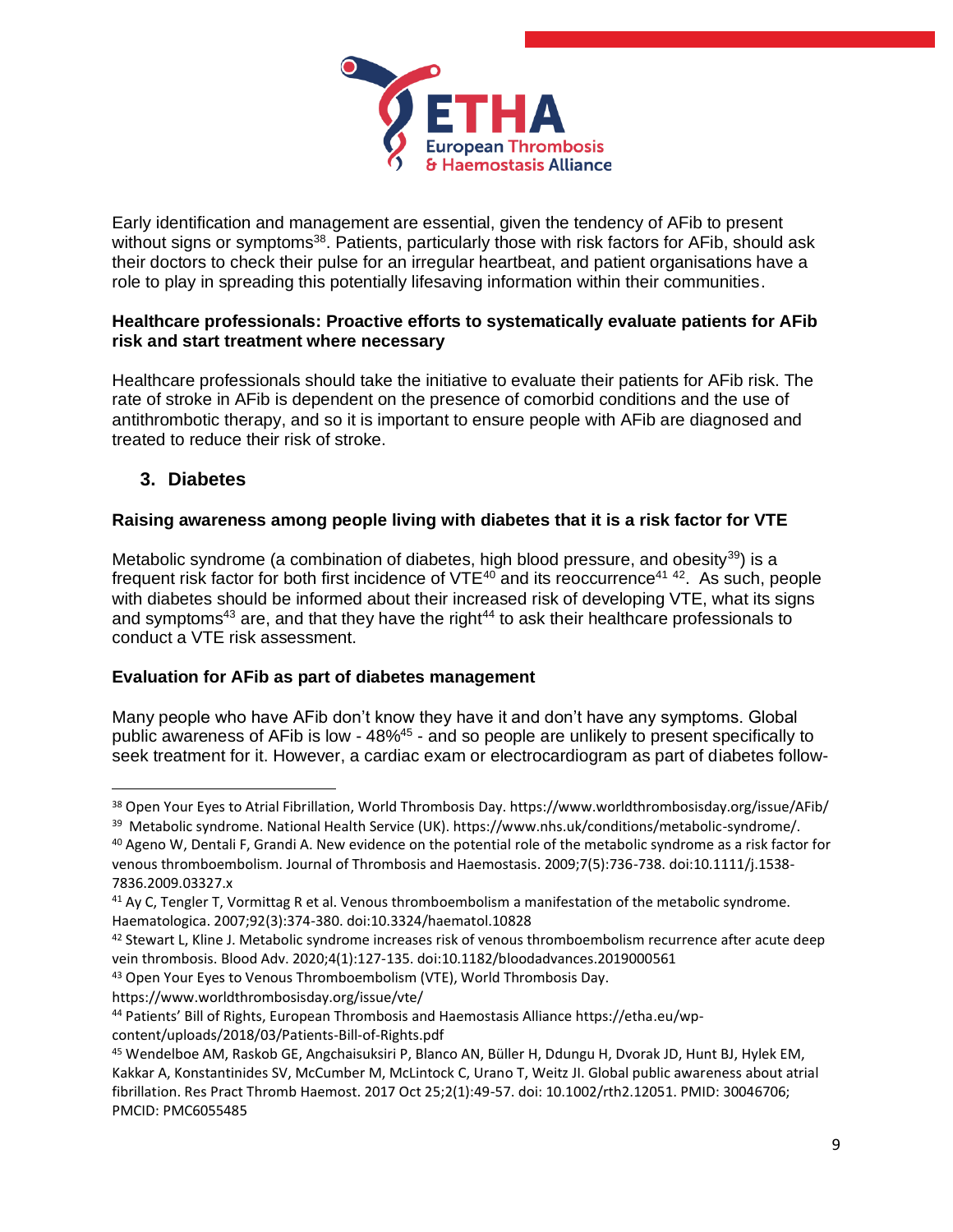

up could help detect or confirm AFib. Treating it is essential in order to prevent blood clots from forming and reduce stroke risk, as is regular follow-up care. For people living with diabetes and AFib, this could most efficiently be done as part of their usual medical appointments.

## **Diagnosis of Diabetes**

Early diagnosis of diabetes permits people living with the condition to proactively address potential comorbidities – including venous thromboembolism – to prevent the development of additional health conditions. In the case of VTE, the earlier someone is diagnosed with diabetes, the earlier they will be aware of the need to undergo a VTE risk assessment<sup>46</sup> because of their increased risk status.

# **Diagnosis of metabolic syndrome**

Improved diagnosis of metabolic syndrome could help to reduce cardiovascular and other complications of metabolic syndrome. In turn, this would help to address costs to the health care system $47$  and to the individual $48$ . Earlier diagnosis results in earlier intervention, which may be able to prevent the development of metabolic syndrome or reduce its impact, which would in turn reduce the risk of VTE (re)occurrence<sup>49</sup>. This would also therefore reduce future health costs.

# **4. Chronic respiratory diseases**

## **Prevention and management of venous thromboembolism among patients with COVID-19 pneumonia**

Emerging research<sup>50</sup> indicates that people with COVID-19, particularly those who are hospitalised with moderate and severe COVID-19 pneumonia, have a high incidence of venous thromboembolism (VTE). COVID-19 pneumonia is also associated with an increased tendency for blood to clot (hypercoagulability) and with the development of micro-clots in the lungs. Recent

<sup>46</sup> Open Your Eyes to Venous Thromboembolism (VTE), World Thrombosis Day.

https://www.worldthrombosisday.org/issue/vte

<sup>47</sup> Boudreau D, Malone D, Raebel M et al. Health Care Utilization and Costs by Metabolic Syndrome Risk Factors. Metab Syndr Relat Disord. 2009;7(4):305-314. doi:10.1089/met.2008.0070

<sup>48</sup> Burton W, Chen C, Li X, Schultz A, Abrahamsson H. The Association of Self-Reported Employee Physical Activity With Metabolic Syndrome, Health Care Costs, Absenteeism, and Presenteeism. Journal of Occupational & amp; Environmental Medicine. 2014;56(9):919-926. doi:10.1097/jom.0000000000000257

<sup>49</sup> Stewart L, Kline J. Metabolic syndrome increases risk of venous thromboembolism recurrence after acute deep vein thrombosis. Blood Adv. 2020;4(1):127-135. doi:10.1182/bloodadvances.2019000561

<sup>&</sup>lt;sup>50</sup> Masten A. A Systematic Approach for Managing Venous Thromboembolism in Patients with COVID-19:. International Society for Thrombosis and Haemostasis. https://www.isth.org/news/517212/A-Systematic-

Approach-for-Managing-Venous-Thromboembolism-in-Patients-with-COVID-19.htm. Published 2020.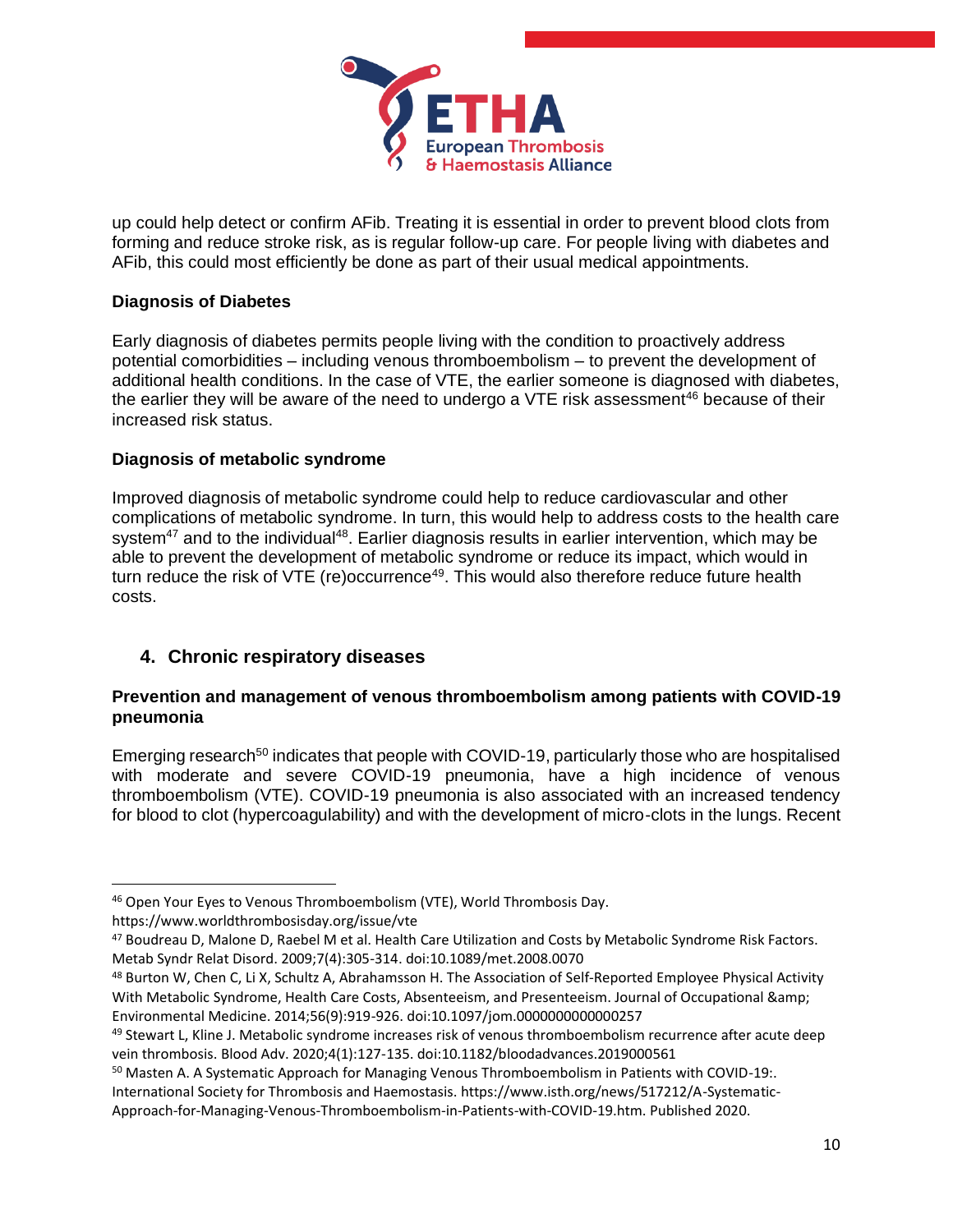

findings published in the British Medical Journal<sup>51</sup> also suggest that catching COVID-19 is associated with a fivefold increase in the risk of deep vein thrombosis and a 33-fold increase in risk of pulmonary embolism in the 30 days after becoming infected – with increased risk persisting for up to six months. As such, it is important to ensure a systematic approach to preventing, diagnosing and treating VTE among patients with COVID-19. WHO guidelines<sup>52</sup> on the clinical management of COVID-19 patients advocate for consistent monitoring for symptoms of thromboembolism, setting out substantial guidance for thromboprophylaxis if thromboembolism is suspected.

Furthermore, as we learn more about COVID-19 and VTE, such information needs to be included in health worker education on COVID-19. Collection of data on COVID-19 and VTE is also vital for research purposes and informing updated evidence-based clinical recommendations.

## **Improve awareness of prevention and management of VTE among patients with chronic obstructive pulmonary disease**

Patients with COPD with VTE have a fatality risk twice<sup>53</sup> as high as those with normal airflow, and COPD is an independent risk factor of PE. Acute exacerbation of COPD (AECOPD) is also associated<sup>54</sup> with a prethrombotic state. It is difficult<sup>55</sup> to differentiate between PE and AECOPD because of the similarity of clinical symptoms, and the failure of clinicians to rapidly begin anticoagulation therapy worsens the prognosis. The public have little awareness<sup>56</sup> about the signs, symptoms and risk factors of VTE, and improving such understanding would facilitate VTE risk assessment and prevention among people at high risk – including those with (AE)COPD. Such public understanding is vital for preventing VTE and reducing its prevalence, as patients with COPD that have had anticoagulant treatment do not have significantly different risk levels of recurrent VTE than patients without COPD<sup>57</sup>.

<sup>&</sup>lt;sup>51</sup> Geddes L. Covid linked to 33-fold increase in risk of potentially fatal blood clot. The Guardian.

https://www.theguardian.com/world/2022/apr/06/covid-linked-33-fold-increase-risk-pulmonary-embolismdvt?CMP=fb\_gu&utm\_medium=Social&utm\_source=Facebook&fbclid=IwAR0TtG9Q3FJNRlbz0yBftMpdtTa9ykMzPiI aaBBNLKVgFj0qTYhrnPZC99g#Echobox=1649315060. Published 2022.

<sup>52</sup> Living guidance for clinical management of COVID-19. World Health Organization.

https://www.who.int/publications/i/item/WHO-2019-nCoV-clinical-2021-2

<sup>53</sup> Han W, Wang M, Xie Y, Ruan H, Zhao H, Li J. Prevalence of Pulmonary Embolism and Deep Venous Thromboembolism in Patients With Acute Exacerbation of Chronic Obstructive Pulmonary Disease: A Systematic Review and Meta-Analysis. Front Cardiovasc Med. 2022;9. doi:10.3389/fcvm.2022.732855–90. <sup>54</sup> Ibid.

<sup>55</sup> Ibid.

<sup>56</sup> Wendelboe A, McCumber M, Hylek E, Buller H, Weitz J, Raskob G. Global public awareness of venous thromboembolism. Journal of Thrombosis and Haemostasis. 2015;13(8):1365-1371. doi:10.1111/jth.13031 <sup>57</sup> Han W, Wang M, Xie Y, Ruan H, Zhao H, Li J. Prevalence of Pulmonary Embolism and Deep Venous Thromboembolism in Patients With Acute Exacerbation of Chronic Obstructive Pulmonary Disease: A Systematic Review and Meta-Analysis. Front Cardiovasc Med. 2022;9. doi:10.3389/fcvm.2022.732855–90.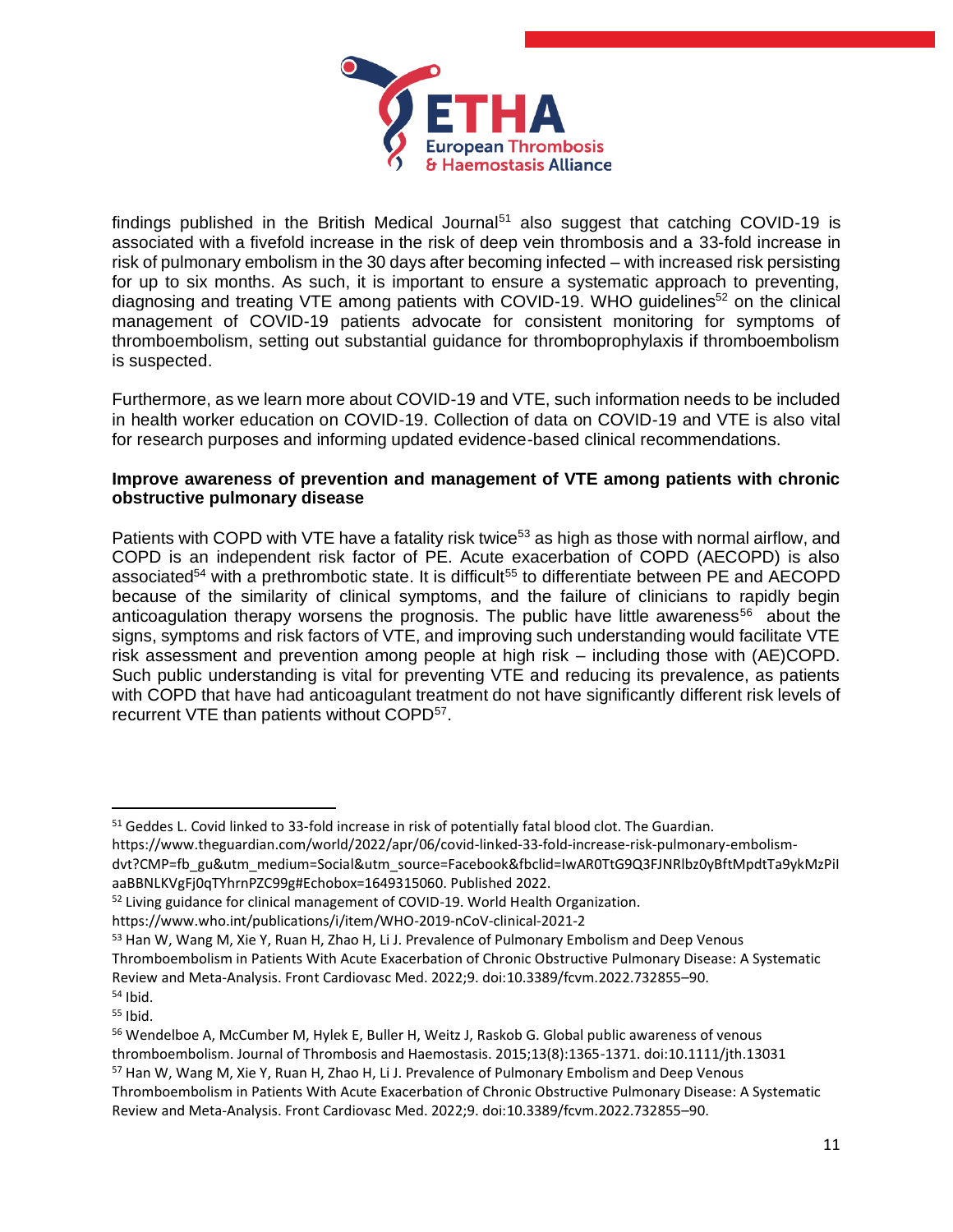

## **Signpost to accredited evidence based clinical information portals on VTE related COVID-19 clinical guidance**

Front-line clinicians caring for patients with COVID-19 should have access to emerging clinical guidance to ensure quality care. The ISTH COVID-19 Resource Page<sup>58</sup> collates information about VTE in COVID-19 management.

#### **Role of healthcare professionals: Proactive efforts to systematically evaluate COVID-19 patients for VTE risk and start treatment where necessary**

Healthcare professionals should take the initiative to evaluate COVID-19 patients for VTE risk. The WHO recommends routine monitoring and (where necessary) treatment for VTE as part its guidance<sup>59</sup> on the clinical management of COVID-19.

# **5. Mental health and neurological disorders**

## **AFib awareness and thromboembolic stroke**

Every year, people with AFib are estimated to account for 15%<sup>60</sup> of the 15 million strokes that occur worldwide. Many people who have AFib don't know they have it and don't have any symptoms. Global public awareness of AF is low - 48%<sup>61</sup> - and so people are unlikely to present specifically to seek treatment for it. However, treating it is essential in order to prevent blood clots from forming and reduce stroke risk, as is regular follow-up care.

## **Stroke prevention methods for people with AFib**

AFib-related stroke can be particularly dangerous – patients are twice as likely to be bedridden and more likely to die than patients with non-AFib related stroke<sup>62</sup>. Early identification and management are essential, given the tendency of AFib to present without signs or symptoms. Patients, particularly those with risk factors for AFib, should ask to have their pulses checked, and healthcare professionals should take the initiative to evaluate their patients for AFib risk. The rate of stroke in AFib is dependent $63$  on the presence of comorbid conditions and the use of

https://academy.isth.org/isth/#!\*menu=8\*browseby=2\*sortby=1\*label=19794

content/uploads/2018/03/Know-AFib-Infographic.pdf

<sup>58</sup> International Society of Thrombosis and Haemostasis COVID-19 Resource Page:

<sup>&</sup>lt;sup>59</sup> Living guidance for clinical management of COVID-19. World Health Organization.

https://www.who.int/publications/i/item/WHO-2019-nCoV-clinical-2021-2

<sup>60</sup> Know Afib, European Thrombosis and Haemostasis Alliance. https://etha.eu/wp-

<sup>61</sup> Wendelboe AM, Raskob GE, Angchaisuksiri P, Blanco AN, Büller H, Ddungu H, Dvorak JD, Hunt BJ, Hylek EM, Kakkar A, Konstantinides SV, McCumber M, McLintock C, Urano T, Weitz JI. Global public awareness about atrial fibrillation. Res Pract Thromb Haemost. 2017 Oct 25;2(1):49-57. doi: 10.1002/rth2.12051. PMID: 30046706; PMCID: PMC6055485.

<sup>62</sup> Open Your Eyes to Atrial Fibrillation, World Thrombosis Day. https://www.worldthrombosisday.org/issue/AFib/ <sup>63</sup> Gage B, van Walraven C, Pearce L et al. Selecting Patients With Atrial Fibrillation for Anticoagulation. Circulation. 2004;110(16):2287-2292. doi:10.1161/01.cir.0000145172.55640.93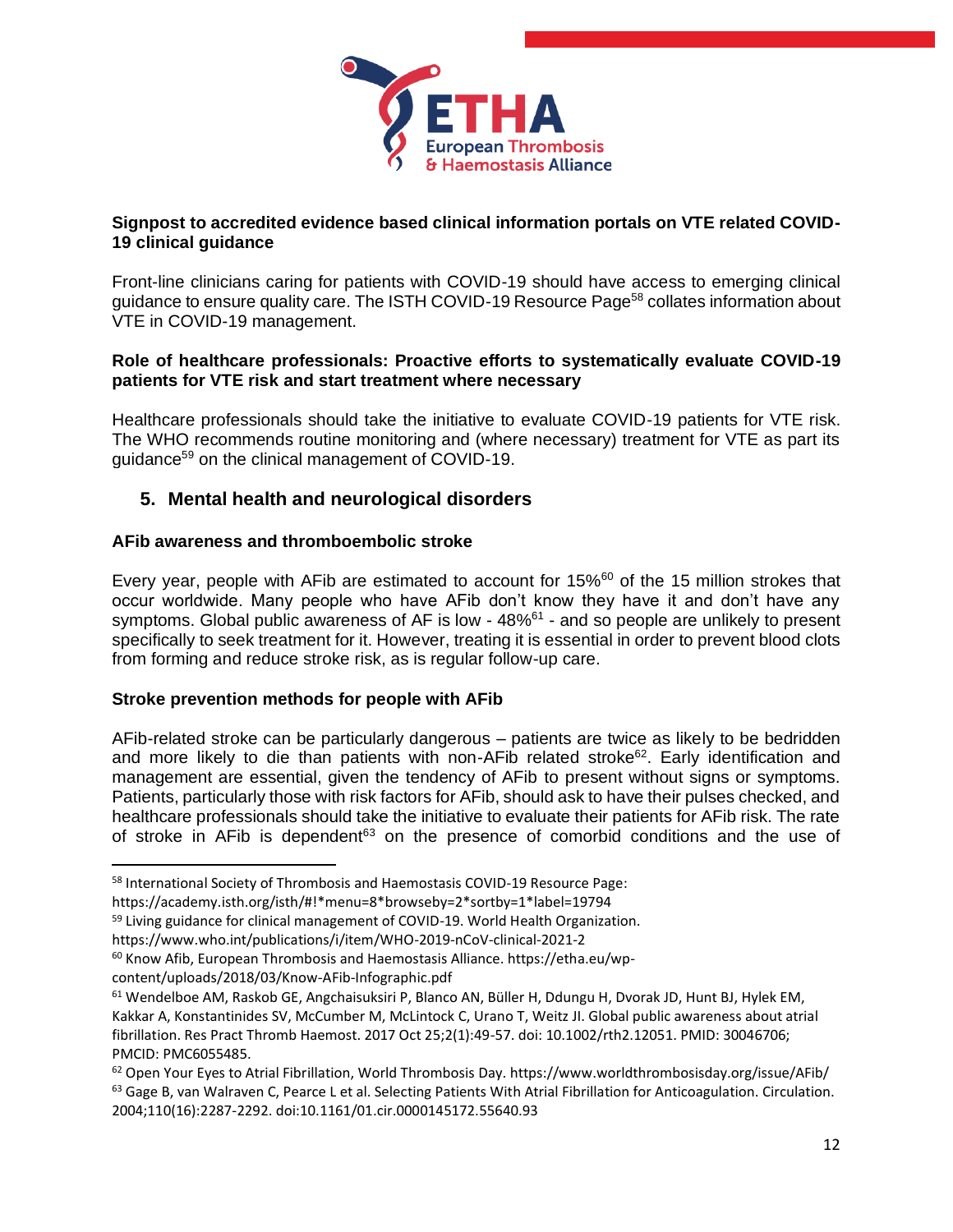

antithrombotic therapy, and so it is important to ensure people with AFib are diagnosed and treated to reduce their risk of stroke.

#### **Monitoring of patients at follow up appointments for decline in quality of life, to facilitate early intervention**

Although scarcity of evidence makes it difficult to generalise research findings, estimates from a German study<sup>64</sup> into quality of life 3 and 12 months following acute PE that  $7.7\%$  of patients who experienced a pulmonary embolism experience disease-specific quality of life decreases could suggest a need to identify patients experiencing difficulties at follow-up treatment appointments. This study also found that, although quality of life increases over time, women, older people, and people with a history of VTE may experience a more persistent decreased quality of life.

Experiencing VTE is a difficult, worrying time in a patient's life, and they may require social/emotional support and psychotherapy $65$ . Including quality of life in follow-up care discussions could help identify patients who could benefit from this kind of additional support.

Effective policies, best practices, promising approaches or innovative actions

## **Early diagnosis of AFib**

AFib is a very important risk factor for ischemic stroke<sup>66</sup>. Anticoagulation reduces the risk of stroke dramatically and is, at present, the most important therapeutic intervention in patients with AFib. The rate of stroke in AFib depends on the presence of comorbid conditions and the use of antithrombotic therapy<sup>67</sup>, and, as such, patients with AFib that have a certain risk level of stroke require anticoagulation treatment. AFib can be present without any signs and symptoms, and, therefore, both patients and health care professionals must be proactive $^{68}$  about requesting and conducting (respectively) evaluations of AFib risk.

## **Improve risk factor definitions for stroke in AFib**

<sup>&</sup>lt;sup>64</sup> Valerio L, Barco S, Jankowski M, Rosenkranz S, Lankeit M, Held M, Gerhardt F, Bruch L, Ewert R, Faehling M, Freise J, Ghofrani HA, Grünig E, Halank M, Hoeper MM, Klok FA, Leuchte HH, Mayer E, Meyer FJ, Neurohr C, Opitz C, Schmidt KH, Seyfarth HJ, Trudzinski F, Wachter R, Wilkens H, Wild PS, Konstantinides SV. Quality of Life 3 and 12 Months Following Acute Pulmonary Embolism: Analysis From a Prospective Multicenter Cohort Study. Chest. 2021 Jun;159(6):2428-2438. doi: 10.1016/j.chest.2021.01.071. Epub 2021 Feb 3. PMID: 33548221.

<sup>&</sup>lt;sup>65</sup> Global Solutions to Minimize the Impact of Social Determinants of Health in the Management of Extended Anticoagulation? - Stefano Barco, MD, PhD, FESC

https://www.mededonthego.com/Video/program/834/module/6382

<sup>66</sup> Open Your Eyes to Atrial Fibrillation,

World Thrombosis Day. https://www.worldthrombosisday.org/issue/AFib/

<sup>67</sup> Gage B, van Walraven C, Pearce L et al. Selecting Patients With Atrial Fibrillation for Anticoagulation. Circulation. 2004;110(16):2287-2292. doi:10.1161/01.cir.0000145172.55640.93

<sup>68</sup> Know Afib, European Thrombosis and Haemostasis Alliance. https://etha.eu/wp-

content/uploads/2018/03/Know-AFib-Infographic.pdf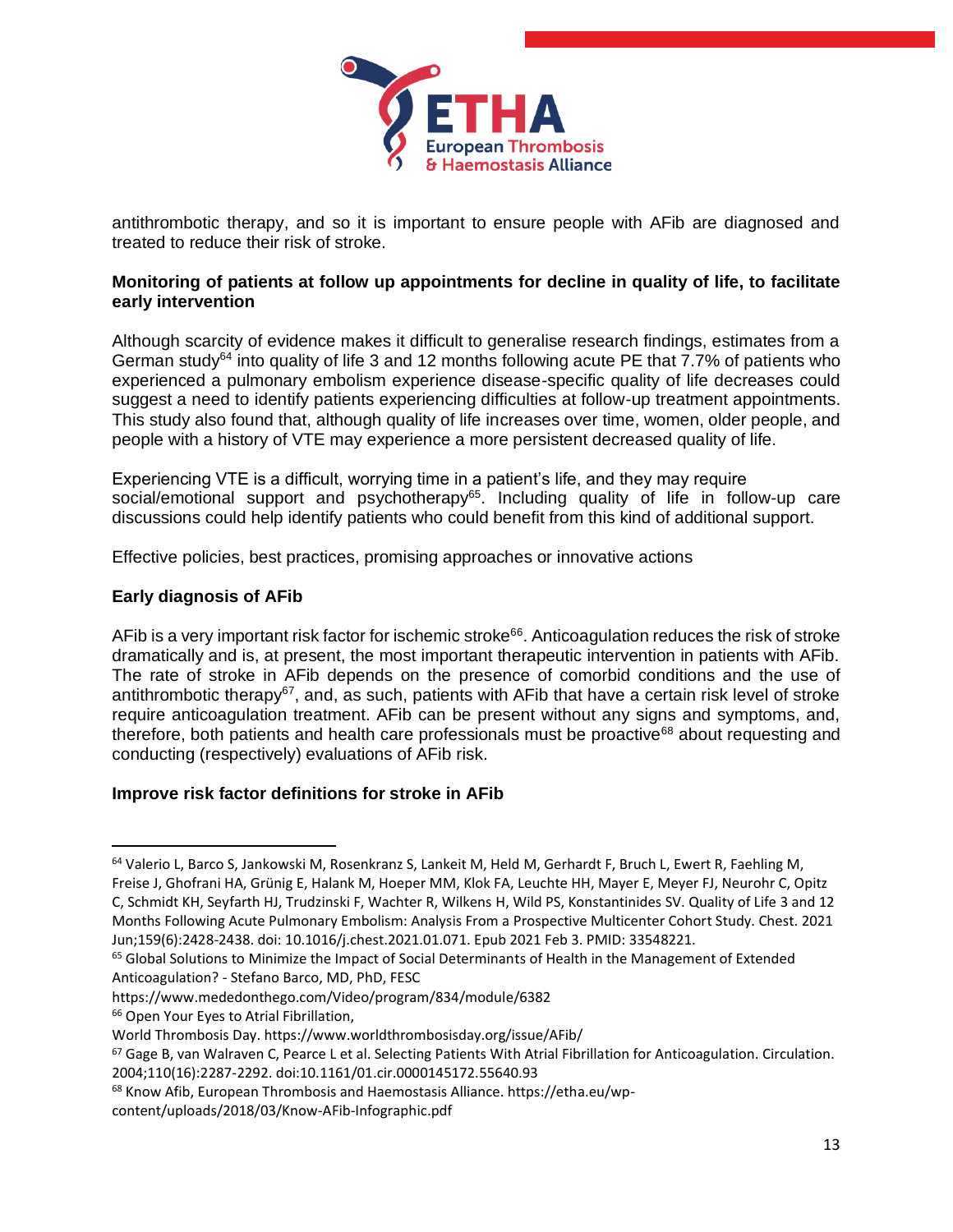

Although anticoagulation treatment can be essential in preventing strokes among people with AFib, patients require accurate, reliable assessments<sup>69</sup> balancing the risks of bleeding against the benefits of anticoagulation to permit informed decision-making about when to prescribe antithrombotic treatments. The three main guidelines<sup>70</sup> on AFib management are in broad agreement, although contain some differences in the detail of what constitutes a high-risk patient in need of anticoagulation treatment. Therefore, it is necessary to improve risk-factor definitions in a manner that supports consistent assessments and ensures patients at very low risk of stroke are not exposed to potentially unnecessary heightened risk of bleeding.

## **Define patients at high risk of bleeding and assess risk of stroke after bleeding**

Patients at high risk of bleeding (particularly in the brain) during anticoagulation treatment must be carefully assessed in relation to stroke prevention. People with AFib who have survived such bleeds on the brain are at high risk of subsequent stroke, and the current medications available to treat them are not optimal<sup>71</sup>. Further research and careful assessment are necessary when considering how to proceed in preventing stroke and other vascular events among people with AFib who have experienced anticoagulation-associated brain bleeds, in order to identify which subgroups will benefit and which may be harmed by restarting anticoagulation treatment following bleeding incidents.

#### **Role of patient organisations: Promoting information among their members about the need for assessment, diagnosis and treatment of AFib**

Early identification and management are essential, given the tendency of AFib to present without signs or symptoms. Patients, particularly those with risk factors for AFib, should ask their doctors to check their pulse<sup>72</sup> for an irregular heartbeat, and patient organisations have a role to play in spreading this potentially lifesaving information within their communities.

#### **Role of healthcare professionals: Proactive efforts to systematically evaluate patients for AFib risk and start treatment where necessary**

Healthcare professionals should take the initiative<sup>73</sup> to evaluate their patients for AFib risk. The rate of stroke in AFib is dependent on the presence of comorbid conditions and the use of

 $69$  Gage B, van Walraven C, Pearce L et al. Selecting Patients With Atrial Fibrillation for Anticoagulation. Circulation. 2004;110(16):2287-2292. doi:10.1161/01.cir.0000145172.55640.93

 $70$  Wolfes J, Ellermann C, Frommeyer G, Eckardt L. Evidence-based treatment of atrial fibrillation around the globe: comparison of the latest ESC, AHA/ACC/HRS, and CCS guidelines on the management of atrial fibrillation. Rev Cardiovasc Med. 2022;23(2):056. doi:10.31083/j.rcm2302056

 $71$  Schreuder F, van Nieuwenhuizen K, Hofmeijer J et al. Apixaban versus no anticoagulation after anticoagulationassociated intracerebral haemorrhage in patients with atrial fibrillation in the Netherlands (APACHE-AF): a randomised, open-label, phase 2 trial. The Lancet Neurology. 2021;20(11):907-916. doi:10.1016/s1474- 4422(21)00298-2

<sup>72</sup> Open Your Eyes to Atrial Fibrillation, World Thrombosis Day. https://www.worldthrombosisday.org/issue/AFib/  $73$  Ibid.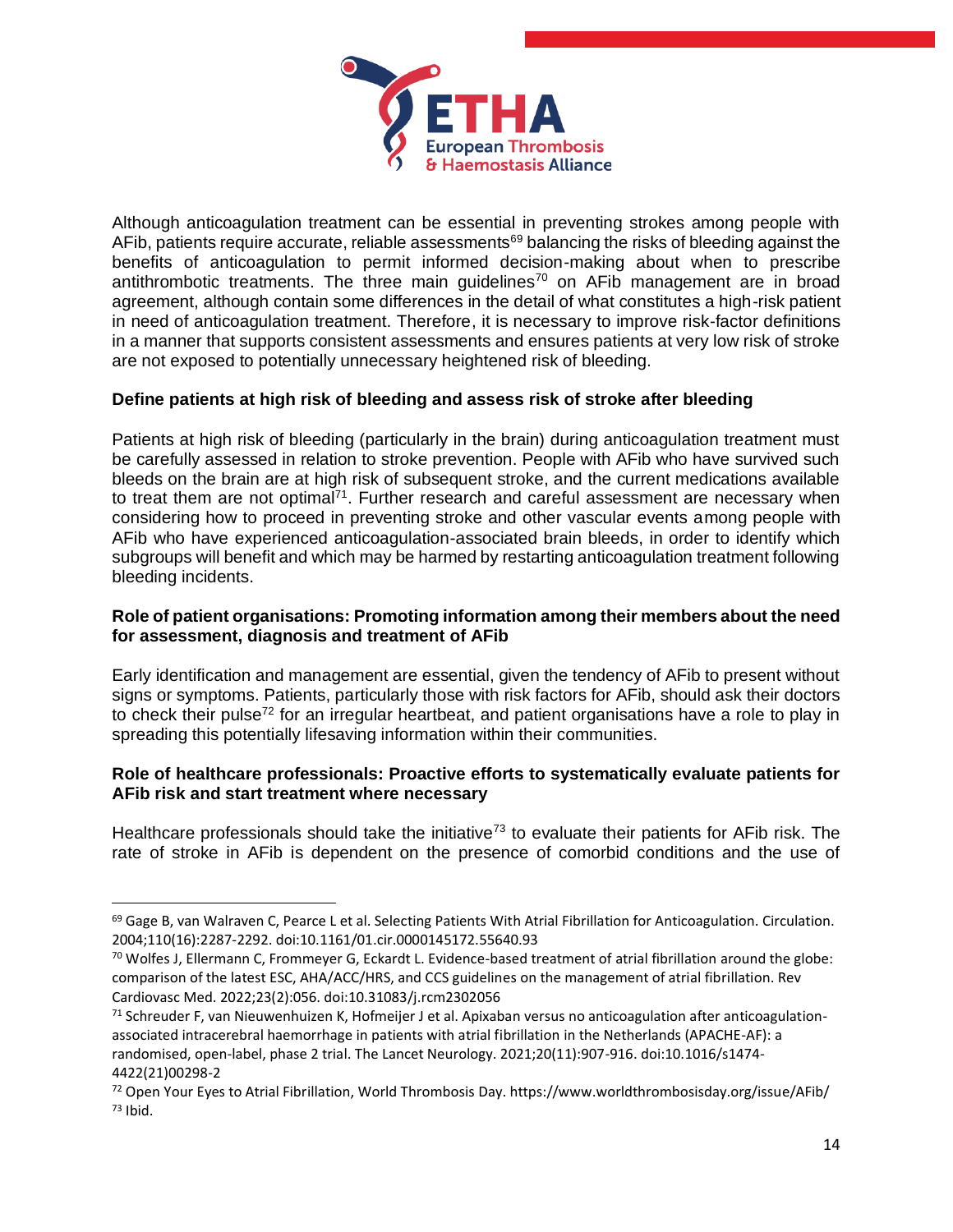

antithrombotic therapy<sup>74</sup>, and so it is important to ensure people with AFib are diagnosed and treated to reduce their risk of stroke.

#### **Role of healthcare professionals: Conducting quality of life assessment and monitoring mental health after VTE**

Healthcare professionals who see patients following incidents of deep vein thrombosis and/or pulmonary embolism are well-placed to check on mental as well as physical health. In the course of appointments focused on initiating or adjusting anticoagulation measures, they should also speak with their patients about their wellbeing and quality of life.

<sup>74</sup> Gage B, van Walraven C, Pearce L et al. Selecting Patients With Atrial Fibrillation for Anticoagulation. Circulation. 2004;110(16):2287-2292. doi:10.1161/01.cir.0000145172.55640.93